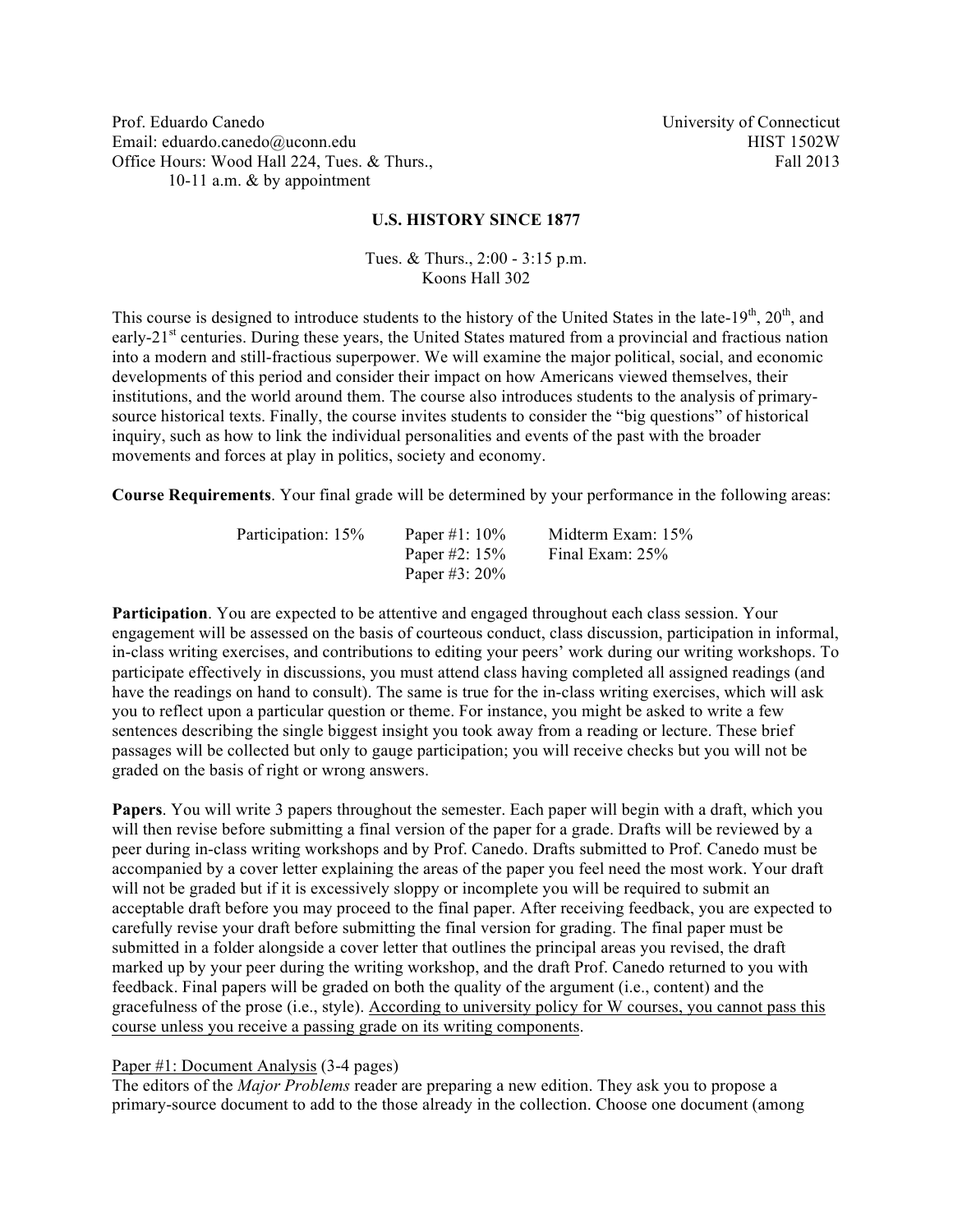several posted on the course website) and write a 3-4 page essay explaining why the item you selected merits inclusion in the reader. On what historical topic or period does your document shed light? What is historically interesting or notable about the document? What would a student gain from encountering the document if the updated *Major Problems* reader was assigned in her U.S. history survey course?

## Paper #2: Scholarly Debate (5-6 pages)

How do historians engage in scholarly debate? Why are there different interpretations of the same historical event, movement, or process? For this assignment, select a scholarly debate from among several options available on the course website. Write a 5-6 page essay that carefully evaluates the debate and takes a stand on the matter at hand. Why do historians hold differing views on this topic? What kinds of evidence do they marshal in making their case? Is one interpretation more compelling than the other? Can the divergent positions be reconciled in any way?

## Paper #3: Narrative and Interpretation (7-8 pages)

How do historians transform disparate individual documents into a cohesive narrative and form an interpretation of the past? This paper asks you to do just that. Imagine that you have spent several days in an historical archive collecting research for a term paper. Through luck and effort, you have discovered a cache of documents that together tell a fascinating and revealing story about an important area of American history. For this assignment, rather than visit an archive, select a set of documents from the options available on the course website. Write a 7-8 page paper that pieces the documents together to form an historical narrative. Consult at least two secondary sources (academic monographs or journal articles) to learn about the general topic and how historians have interpreted it. How does your documentary evidence fit with the scholarship you examined? Does your analysis of the documents reinforce or challenge a prevailing historical interpretation?

**Midterm and Final Exams**. Exams will consist of a combination of short-answer identifications and lengthier essay questions. One week before each exam, you will receive three or four possible essay questions, one or two of which will appear on the actual exam. Though you will not have advance notice of possible short-answer IDs, you will be able to select the IDs you wish to write on from a list that appears on the exam.

**Assigned Readings**. Our main text for the course is Elizabeth Cobbs-Hoffman, Edward J. Blum, and Jon Gjerde, eds., *Major Problems in American History*, *Vol. II: Since 1865*, 3rd ed. (2011). It is available for purchase at the Co-op bookstore and is on reserve at Babbidge Library. Additional readings are available on the course's HuskyCT website.

**Accessibility**. To request accommodations for a disability you must first contact the Center for Students with Disabilities (room 204 of the Wilbur Cross Building; 860-486-2020; http://www.csd.uconn.edu). You must have the appropriate forms from this office before we can arrange accommodations.

**Academic Integrity**. Plagiarism and cheating are the gravest violations of academic conduct. They will be punished to the fullest extent possible, including failure in the course. Plagiarism consists of reproducing or utilizing ideas or text from other sources without proper attribution. For more information, see http://www.plagiarism.org and http://www.community.uconn.edu/student\_code.html.

**Classroom Conduct**. Please be courteous to your instructor and to fellow students by arriving to class on time; refraining from packing up your gear until the lecture or discussion is over; not eating in class; not talking in class; silencing cell phones before class begins; and not surfing the web or texting during class time. If your behavior is inappropriate, you may be reprimanded publicly or asked to leave.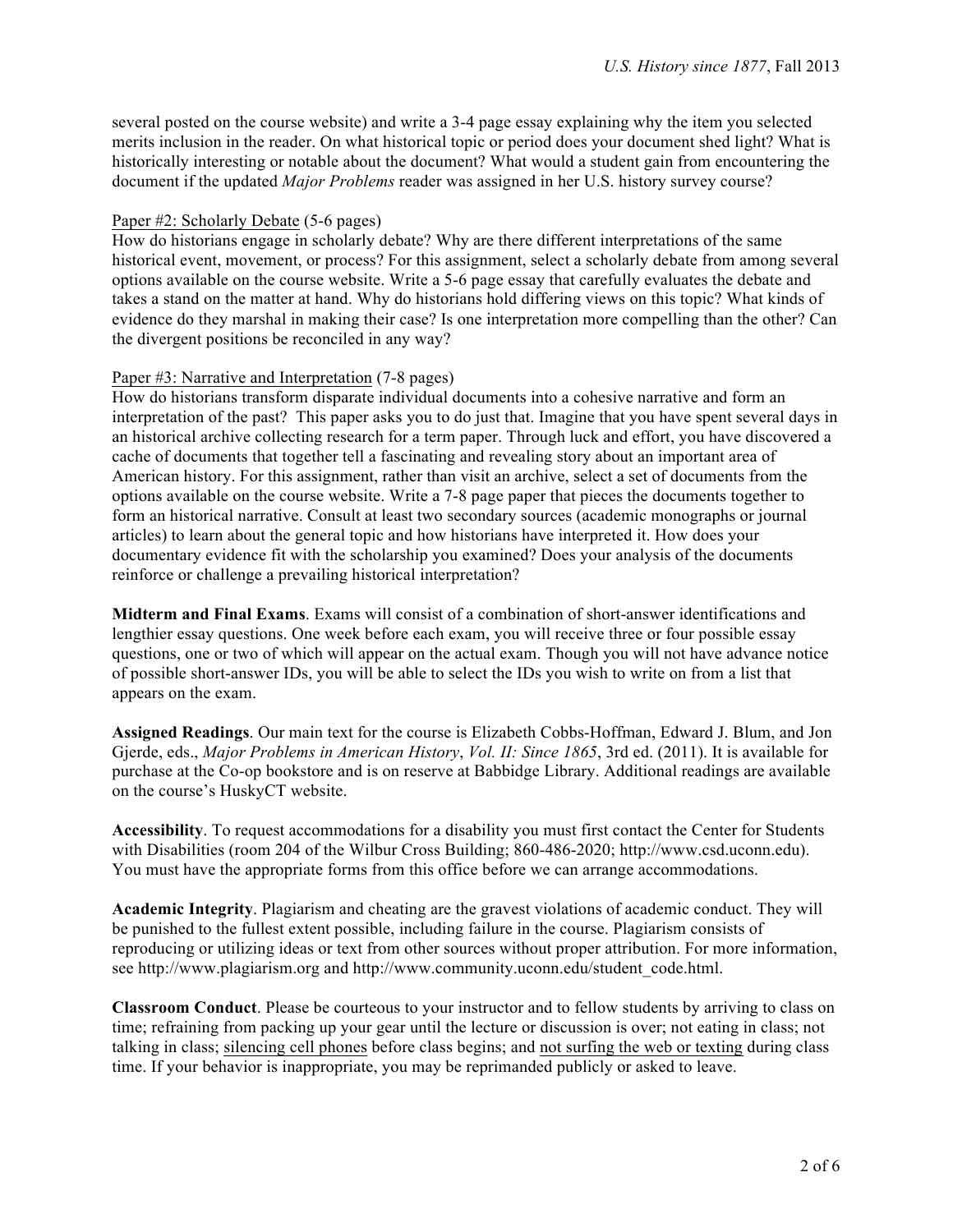## **SCHEDULE & READING ASSIGNMENTS**

Please note:

- Readings from our main course text, *Major Problems in American History*, *Vol. II*, are designated below with the abbreviation "MP," followed by chapter number and (if applicable) document number. Accordingly, "MP 2.8" would direct you to *Major Problems*, chapter 2, document 8.
- Readings designated with an asterisk (\*) are available on the course website.

### WEEK 1

8/27: America in 1877: The End of Reconstruction

- 8/29: Westward Expansion
	- MP 2. Patricia Nelson Limerick, "The Frontier as a Place of Ethnic and Religious Conflict."
	- MP 2. Donald Worster, "The Frontier as the Forefront of Capitalism."

MP 2.8. Historian Frederick Jackson Turner Articulates His "Frontier Thesis," 1893.

## WEEK 2

### 9/3: Strikes & Revolts

\* Jeremy Brecher, "The Great Upheaval."

MP 3.5. Unionist Samuel Gompers Asks, "What Does the Working Man Want?" 1890.

MP 3.8. Engineer Frederick Winslow Taylor Manufactures the Ideal Worker, 1910.

### 9/5: Immigration & Urbanization

MP 3. Mark Wyman, "Coming and Going: Round Trip to America."

MP 3. Victor Greene, "Permanently Lost: The Trauma of Immigration."

- MP 3.1. Chinese Immigrant Lee Chew Denounces Prejudice in America, 1882.
- MP 3.7. A Slovenian Boy Remembers Tales of the Golden Country, 1909.

## WEEK 3

9/10: Spanish-American War

- MP 4. Gail Bederman, "Gendering Imperialism: Theodore Roosevelt's Quest for Manhood and Empire."
- MP 4. Paul A. Kramer, "Racial Imperialism: America's Takeover of the Philippines."
- MP 4.1. President William McKinley Asks for War to Liberate Cuba, 1898.
- MP 4.2. Governor Theodore Roosevelt Praises the Manly Virtues of Imperialism, 1899.

## 9/12: Progressive Reform

- MP 5. Michael McGerr, "Class, Gender, and Race at Home: The American Birthplace of Progressivism."
- MP 5. Daniel T. Rodgers, "American Progressivism in the Wider Atlantic World."
- MP 5.5. Journalist Lincoln Steffens Exposes the Shame of Corruption, 1904.

MP 5.6. Social Worker Jane Addams Advocates Civic Housekeeping, 1906.

## WEEK 4

9/17: The Great War (World War I)

MP 6. Walter McDougall, "Woodrow Wilson: Egocentric Crusader."

MP 6. Robert A. Pastor, "Woodrow Wilson: Father of the Future."

MP 6.5. Wilson Proposes a New World Order in the "Fourteen Points," 1918.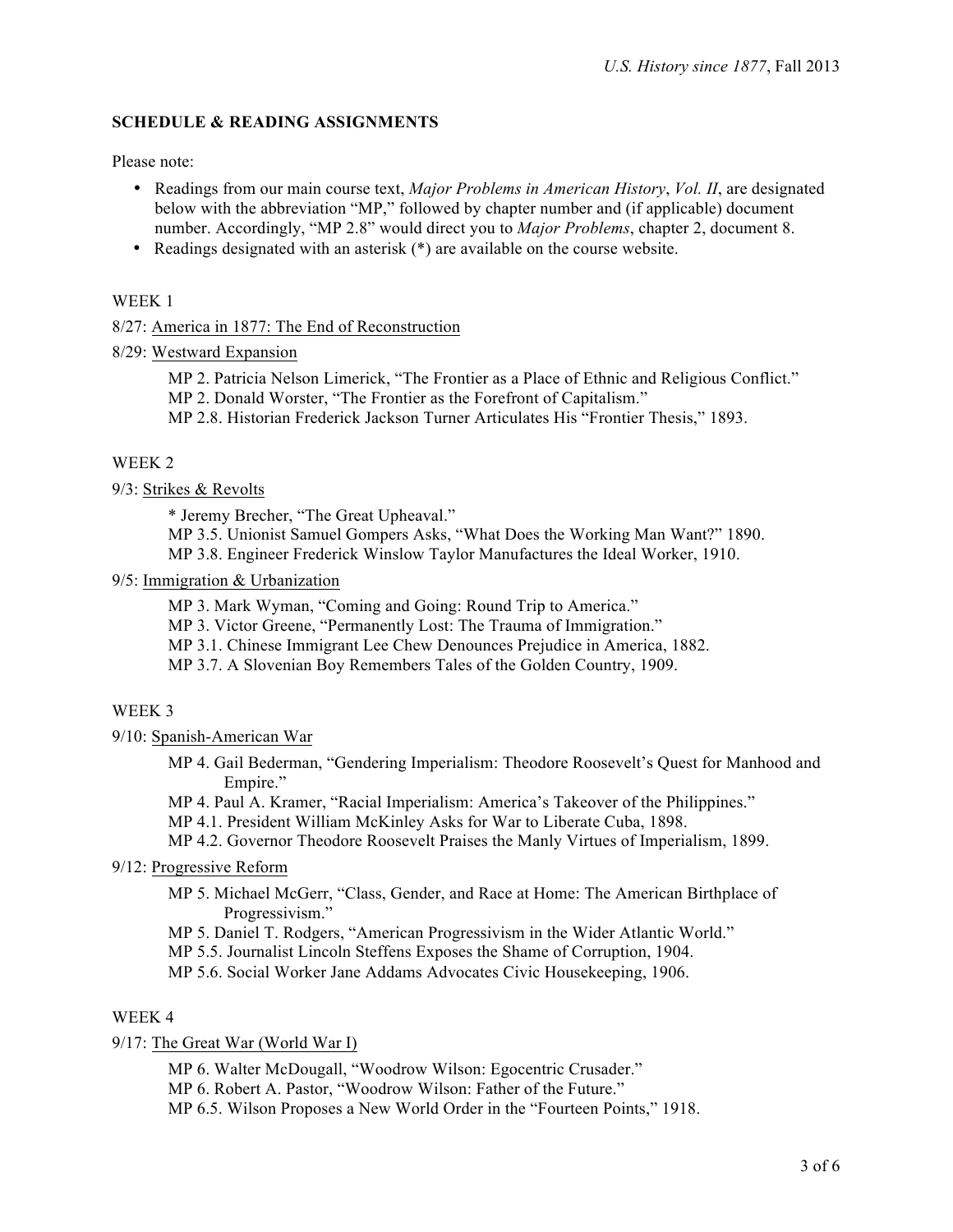MP 6.8. Publicist George Creel Recalls Selling the War, 1920.

### 9/19: **Writing Workshop #1: Document Analysis Paper**

Bring to class two copies of your rough draft: one for peer review and one for Prof. Canedo.

### WEEK 5

9/24: The Roaring 1920s

MP 7. Paula S. Fass, "Sex and Youth in the Jazz Age."

MP 7. Edward J. Larson, "Fundamentalists Battle Modernism in the Roaring Twenties."

MP 7.7. The Automobile Comes to Middletown, U.S.A., 1929.

MP 7.8. Langston Hughes: Poet of the 1920s Harlem Renaissance.

### 9/26: The Great Depression

\* Melvyn Dubofsky, "Not So Radical Years: Another Look at the 1930s."

\* Bruce Nelson, "Radical Years: Working-Class Consciousness on the Waterfront in the 1930s."

MP 8.4. Business Leader Henry Ford Advocates Self-Help, 1932.

MP 8.9. John Steinbeck Portrays the Outcast Poor in The Grapes of Wrath, 1939.

## WEEK 6

## 10/1: The New Deal

MP 8. David M. Kennedy, "FDR: Advocate for the American People."

MP 8. Burton Folsom, "FDR: Architect of Ineffectual Big Government."

MP 8.6. President Franklin Roosevelt Says Government Must Act, 1933.

MP 8.8. Social Security Advisers Consider Male and Female Pensioners, 1938.

## **SUBMIT FINAL COPY OF PAPER #1**

#### 10/3: The "Good" War (World War II)

MP 9. John Morton Blum, "G.I. Joe: Fighting for Home."

MP 9. Alan Brinkley, "American Liberals: Fighting for a Better World."

MP 9.6. A Japanese American Recalls the Effect of Internment on Family Unity, 1942.

MP 9.7. An African American Soldier Notes the "Strange Paradox" of the War, 1944.

#### WEEK 7

### 10/8: **Midterm Exam**

10/10: The Affluent Society

MP 11. John Patrick Diggins, "A Decade to Make One Proud."

MP 11. Stephanie Coontz, "Families in the Fifties: The Way We Never Were."

MP 11.3. Good Housekeeping: Every Executive Needs a Perfect Wife, 1956.

MP 11.4. Life Magazine Identifies the New Teen-age Market, 1959.

### WEEK 8

#### 10/15: The Cold War

MP 10. Walter LaFeber, "Truman's Hard Line Prompted the Cold War."

MP 10. John Lewis Gaddis, "Stalin's Hard Line Prompted a Defensive Response in the United States and Europe."

MP 10.1. Diplomat George F. Kennan Advocates Containment, 1946.

MP 10.5. The Truman Doctrine Calls for the United States to Become the World's Police, 1947.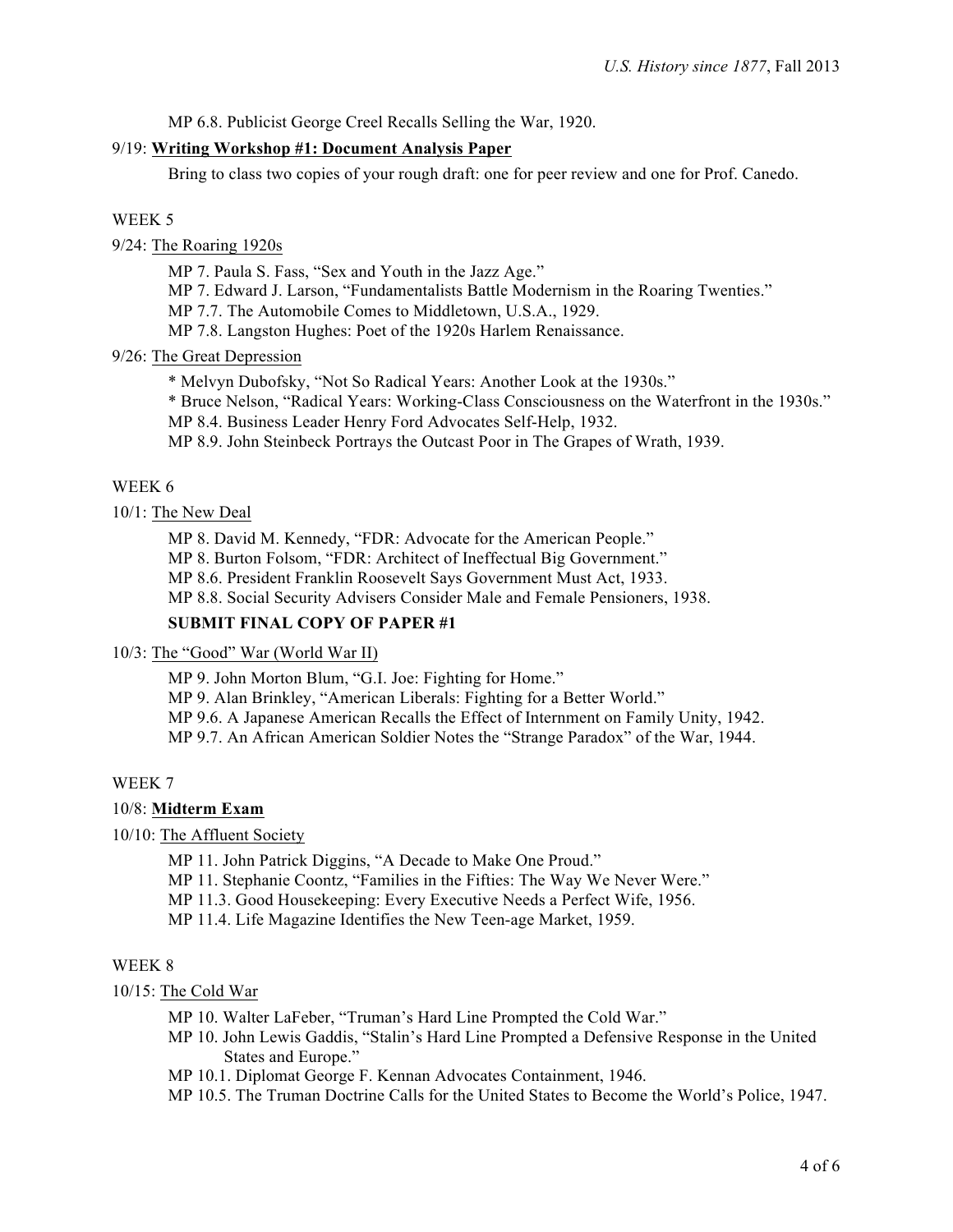## 10/17: **Writing Workshop #2: Scholarly Debate Paper**

Bring to class two copies of your rough draft: one for peer review and one for Prof. Canedo.

### WEEK 9

10/22: The Red Scare

\* Ellen Schrecker, "Labor Encounters the Anticommunist Crusade."

MP 10.6. Senator Joseph McCarthy Describes the Internal Communist Menace, 1950.

MP 10.7. The Federal Loyalty-Security Program Expels a Postal Clerk, 1954.

### 10/24: The Civil Rights Movement

- MP 12. Timothy B. Tyson, "Robert F. Williams: Change from the Bottom Up."
- MP 12. John D. Skrentny, "The Minority Rights Revolution: Top Down, Bottom Up, and Sideways."
- MP 12.3. Reverend Martin Luther King, Jr., Defends Seamstress Rosa Parks, 1955.
- MP 12.5. Army Veteran Robert Williams Argues "Self-Defense Prevents Bloodshed," 1962.

## WEEK 10

## 10/29: The Great Society and Liberal Reform

\* James T. Patterson, "The Rise of 'Rights Consciousness.'"

\* Matthew D. Lassiter, "Suburban Politics and the Limits of the Great Society."

MP 12.6. The National Organization for Women Calls for Equality, 1966.

MP 12.11. Federal Court Defends Rights of the Retarded, 1971.

### **SUBMIT FINAL COPY OF PAPER #2**

#### 10/31: Sixties Rebellion

MP 13. Kenneth Cmiel, "Sixties Liberalism and the Revolution in Manners."

MP 13. Gerard J. DeGroot, "Incivility and Self-Destruction: The Real Sixties."

MP 13.4. Students for a Democratic Society Advance a Reform Agenda, 1962.

MP 13.6. A Protestor at Columbia University Defends Long Hair and Revolution, 1968.

## WEEK 11

11/5: The Vietnam War

MP 14. Michael Lind, "Vietnam: A Necessary War."

MP 14. Mark Atwood Lawrence, "Vietnam: A Mistake of the Western Alliance."

MP 14.4. Defense Analyst John McNaughton Advises Robert McNamara on War Aims, 1965.

MP 14.5. Undersecretary of State George Ball Urges Withdrawal from Vietnam, 1965.

## 11/7: The Rise of the Right

MP 15. Dan T. Carter, "The Politics of Race and the Rise of the Right."

MP 15.2. Country Singer Merle Haggard Is Proud to be an "Okie From Muskogee," 1969.

MP 15.3. TV's Archie Bunker Sings "Those Were the Days," 1971.

## WEEK 12

## 11/12: Economic Crises of the 1970s

\* Articles on the Oil Crisis, 1973-1974.

\* Alan Crawford, "The Taxfighters Are Coming!," 1975.

MP 15.5. Californians Lead Tax Revolt, 1978.